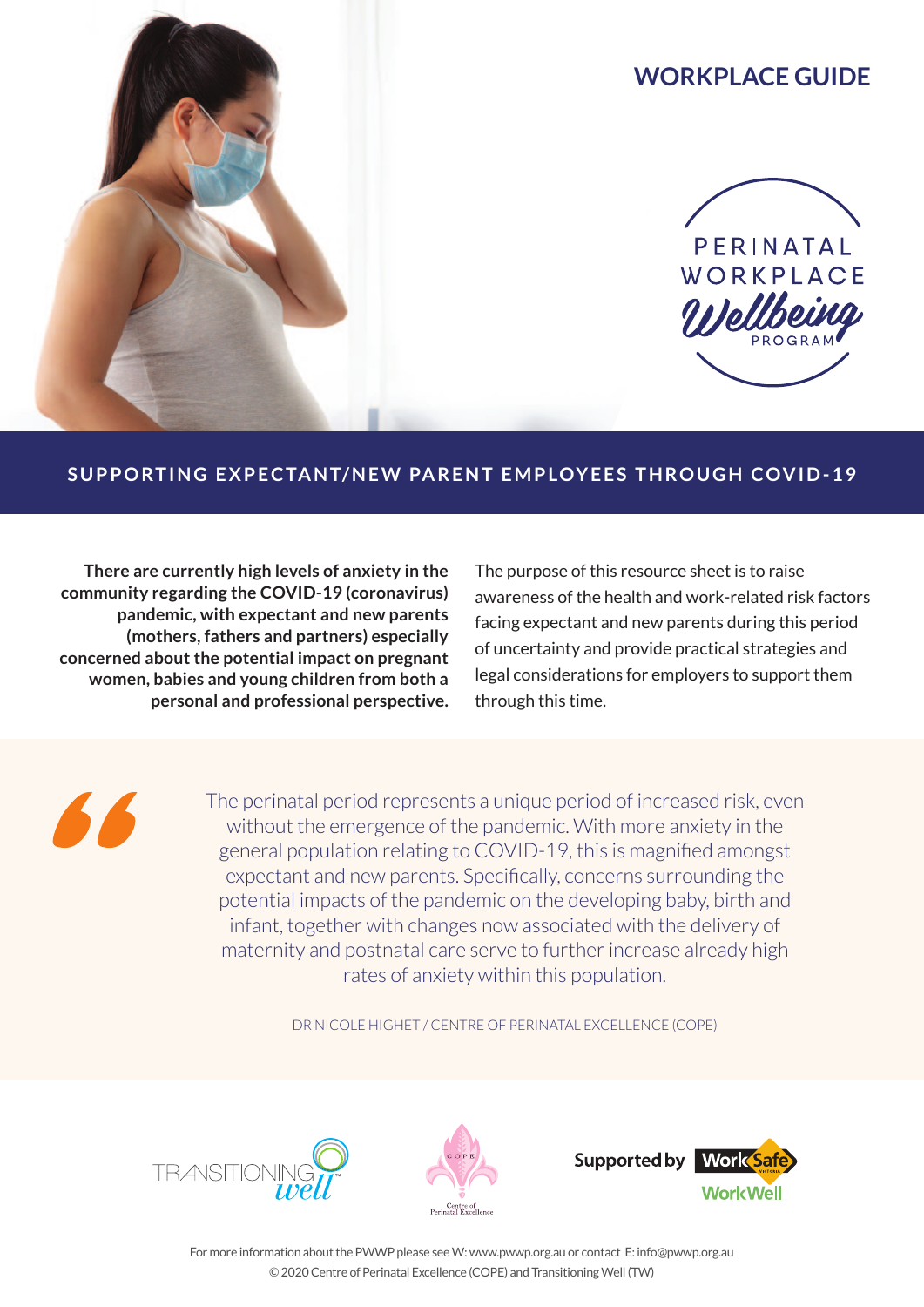

### **How does this help to reduce work-related risk factors?**

Work-related factors, also known as psychosocial hazards, refers to anything in the management or design of work that increases the risk of work-related stress.

This can lead to physical injury, mental injury or both at the same time.

The perinatal period represents a period of increased mental health risk for expectant and new parents, even without the challenges of a global pandemic.

The speed and magnitude of organisational change required in response to COVID-19 may also cause even greater exposure to work-related factors in this vulnerable population.

Supporting employees through these changes is therefore critical in helping to reduce common work-related factors such as:

- Low job control.
- Poor support.
- Poor organisational change management.
- Low role clarity.
- Poor environmental conditions.
- Remote and isolated work.
- Violent or traumatic events.

#### For more information see:

[https://www.safeworkaustralia.gov.au/doc/work](https://www.safeworkaustralia.gov.au/doc/work-related-psychological-health-and-safety-systematic-approach-meeting-your-duties)[related-psychological-health-and-safety-systematic](https://www.safeworkaustralia.gov.au/doc/work-related-psychological-health-and-safety-systematic-approach-meeting-your-duties)[approach-meeting-your-duties](https://www.safeworkaustralia.gov.au/doc/work-related-psychological-health-and-safety-systematic-approach-meeting-your-duties)



#### **One size does not fit all.**

It is critical that you communicate with your employees to understand their specific needs.

**Ask, don't assume!**

### **Supporting the Parenthood Journey**

To appropriately assess for and respond to risk, it is useful to consider the parenthood journey in three distinct phases. The strategies you adopt will differ based on where employees are in this journey.

#### In this resource sheet, we focus specifically on the Parental Leave phase.

We provide a list of general strategies, followed by tailored strategies relating to each of the Parental Leave periods: Preparing for Leave; During Leave; and Returning from Leave.

**SPEEP** 

PRE-PARENTAL 2 PARENTAL LEAVE 3 ONGOING SEASONS

 $0.0.0$ 



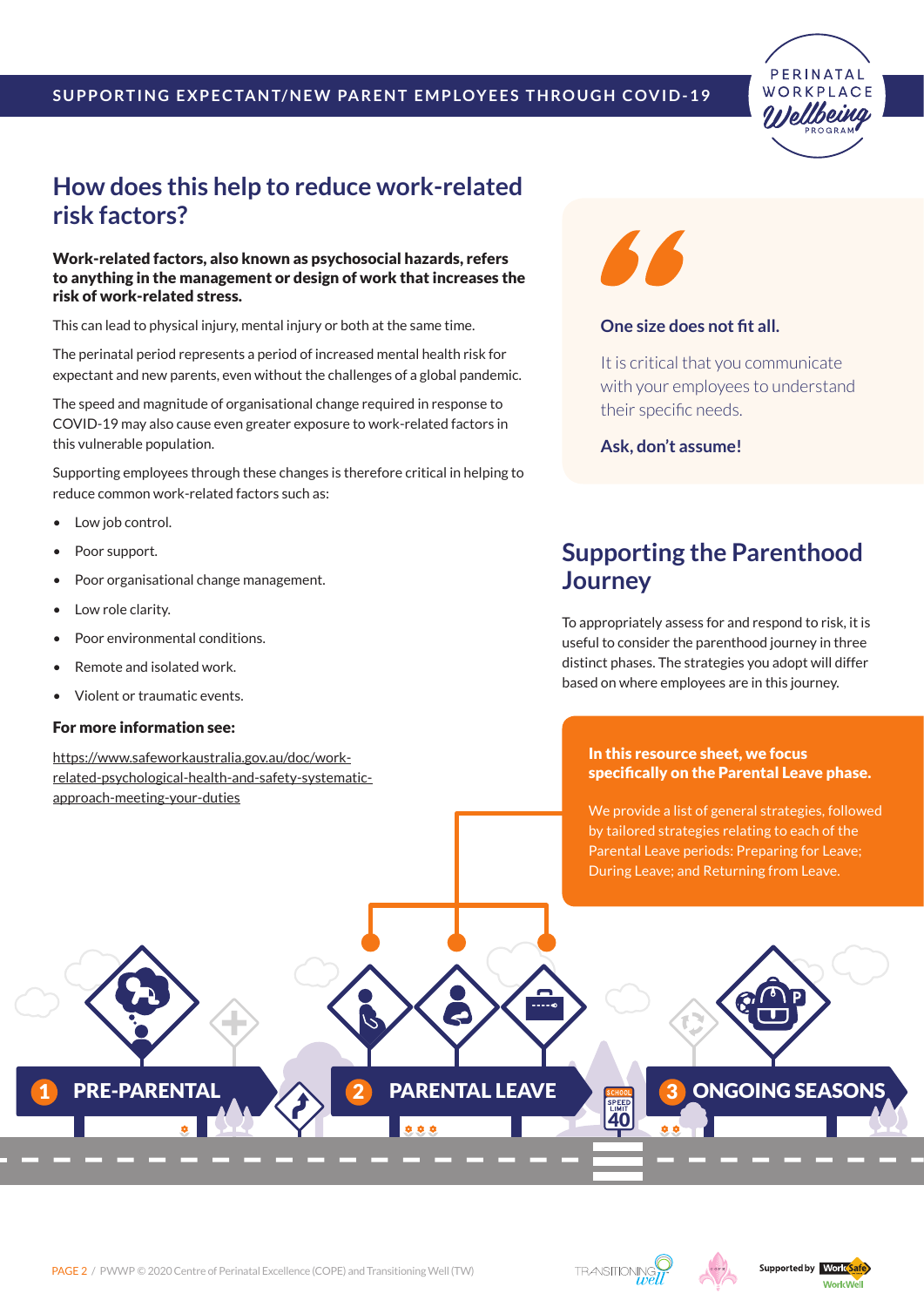

## **General Considerations**

**E m p l o y ees m a y b e e x p e r i e n c i n g :**

- Increased concern regarding health and safety of mother, father, baby and other family members.
- Physical and emotional impact of increased stress and anxiety.
- Social isolation with less face-to-face support from traditional sources (grandparents, social groups, etc).
- **Caring for elderly parents as well as** kids—including the need to self-isolate or undertake additional social distancing if elderly parents live with the family.
- Increased risks associated with family and domestic violence.
- **Job insecurity, financial pressure** or concerns.
- Loss of connection, structure, routine.
- **Discomfort relating to working from** home (feelings of intrusion, work-life conflict).
- Transition upon transition-personal transition to or from Parental Leave in a period of rapid organisational and global transition.



**WHAT EMPLOYERS CAN DO TO HELP:** 

#### Build a sense of trust and control

- Be open and transparent about the current situation at work. As much as possible, explain how decisions are being made, and how they will be communicated. This includes regular communication regarding the safety measures available in the workplace.
- Develop specific COVID-19 resources for employees and managers, and create a dedicated section on the intranet for support at this time.
- Provide information and support on establishing effective working-fromhome practices, or encourage the use of EAP to assist in this process of transition. Refer to **Resource: Supporting Working Parents in the Transition to Home-Working through COVID-19** [https://pwwp.org.au/resource/covid-19/.](https://pwwp.org.au/resource/covid-19/)
- Clearly communicate leave and any other relevant entitlements (including long service leave). Send clear messaging that there are no negative consequences for accessing leave. Refer to **Your Legal Obligations in the COVID-19 Pandemic**, page 8-9.
- Discuss redesign of jobs around hours and flexibility to accommodate childcare needs during this period, e.g. for single parents or if both parents are working, employment contracts with fixed hours may need adjustment.

#### Encourage connection

- Connection is crucial to human wellbeing and is now more important than ever. It is critical that employees are regularly connecting with each other, and with their managers (creativity may be required). One-to-one catchups create an opportunity for vulnerable employees to raise concerns.
- Connect parents to each other through a Working Parents Network or mentor/buddy program, and involve employee's partners if appropriate. Refer to **Resource: How to Set up a Working Parent Network** [https://pwwp.org.au/resource/resource-sheets/.](https://pwwp.org.au/resource/resource-sheets/)

#### Actively promote available support

Remind employees how to access EAP services, Parental Leave Transition Coaching and any other support available, e.g. HR team, updated resources available on the intranet, online platforms, policies relating to family support (including Family and Domestic Violence), etc.

#### Role-model compassion and care

- Provide compassionate and clear leadership that acknowledges the unique challenges of Parental Leave transitions under these circumstances.
- Consider creative support options in addition to EAP. For example, delivering care packs for those in self-isolation or unable to go out for groceries.
- Promote self-care: good sleep, exercise and nutrition.



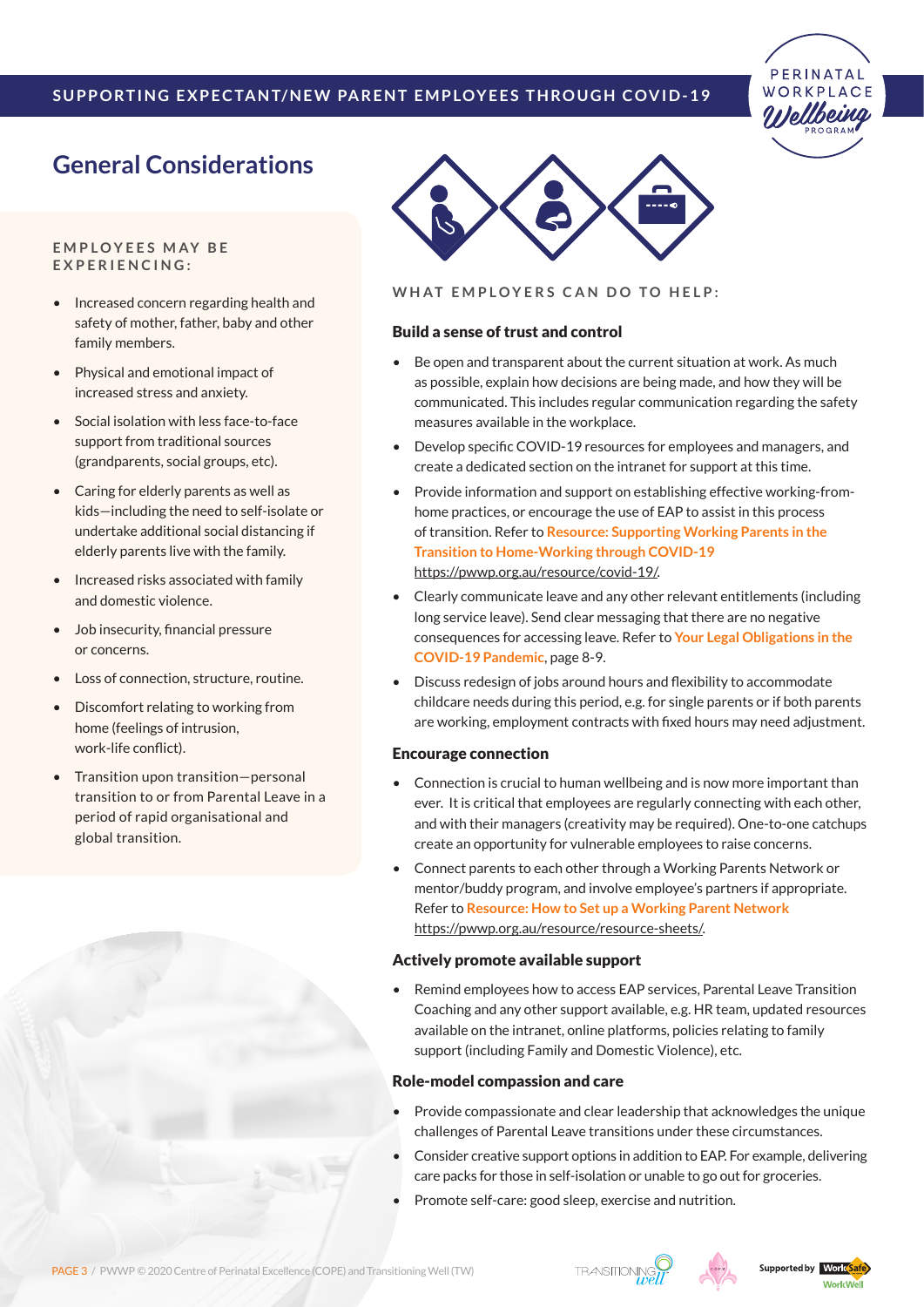



# **Preparing for Leave—Considerations**

#### **E m p l o y ees m a y b e**  $EXPERIENCING:$

- Anxiety relating to:
	- > Visiting hospital for antenatal appointments and the birth.
	- > Uncertainty over hospital resources available for the birth (staff stretched to deal with increased workload from the pandemic) and changes to maternity care provision, e.g. visitor access.
	- Less anticipated support from grandparents or others who are self-isolating.
- Intense pressure in some sectors, such as healthcare and retail, may increase work-related risks to pregnant women. For example, coming into contact with more people than usual (thus increasing the risk of infection), dealing with irate or distressed patients/customers, standing for long periods of time and lifting heavy items.
- Pre-existing financial concerns relating to Parental Leave exacerbated by job insecurity (self and/or partner).



Don't underestimate what the last physical day in the office means for women going on Parental Leave—that demarcation symbolises the start of the next phase. They still need that last day defined, including an acknowledgement of their start to Parental Leave and assistance to 'switch off' ahead of the birth.

JUSTINE ALTER, PSYCHOLOGIST TRANSITIONING WELL

#### **WHAT EMPLOYERS CAN DO TO HELP:**

#### Build a sense of trust and control

- Proactively contact expectant parents to offer information and support during this period. Provide as much clarity and certainty as possible regarding Parental Leave arrangements, including payment.
- Assess and review the Health and Safety of all roles currently filled by pregnant employees and make adjustments where necessary. Refer to **Your Legal Obligations in the COVID-19 Pandemic**, page 8-9.
- Continue to offer flexibility for employees attending to medical needs, e.g. telehealth, face-to-face appointments for ultrasounds, examinations, etc.

#### Encourage connection

- As Parental Leave approaches, make sure there is a robust Keeping in Touch (KIT) plan in place that takes COVID-19 into account.
	- > Encourage regular connection (but respect individual preferences).
	- Discuss the use of KIT Days, brainstorm how they might be done in the context of COVID-19 if necessary, e.g. engaging in online training, joining conference calls, office and team meetings.
	- > Reiterate that the plan can be revisited at any time, especially as things change in relation to COVID-19.
	- > Refer to **Resource: Staying Connected during Parental Leave** <https://pwwp.org.au/resource/resource-sheets/>
- Set up a Last Day teleconference, group chat or group email for each employee starting their Parental Leave. Celebrate the impending transition to parenthood, highlight their value to the organisation, and remind them you look forward to their return.

#### Actively promote available support

Remind employees how to access EAP services, Parental Leave Transition Coaching and any other support available, e.g. HR team, updated resources available on the intranet, online platforms, policies relating to family support (including Family and Domestic Violence), etc.

#### Role-model compassion and care

- Provide compassionate and clear leadership that acknowledges the unique challenges of transitioning to Parental Leave under these circumstances.
- Consider creative support options in addition to EAP. For example, delivering care packs for those in self-isolation, or unable to go out for groceries.
- Promote self-care: good sleep, exercise and nutrition.

**TRANSITION!** 

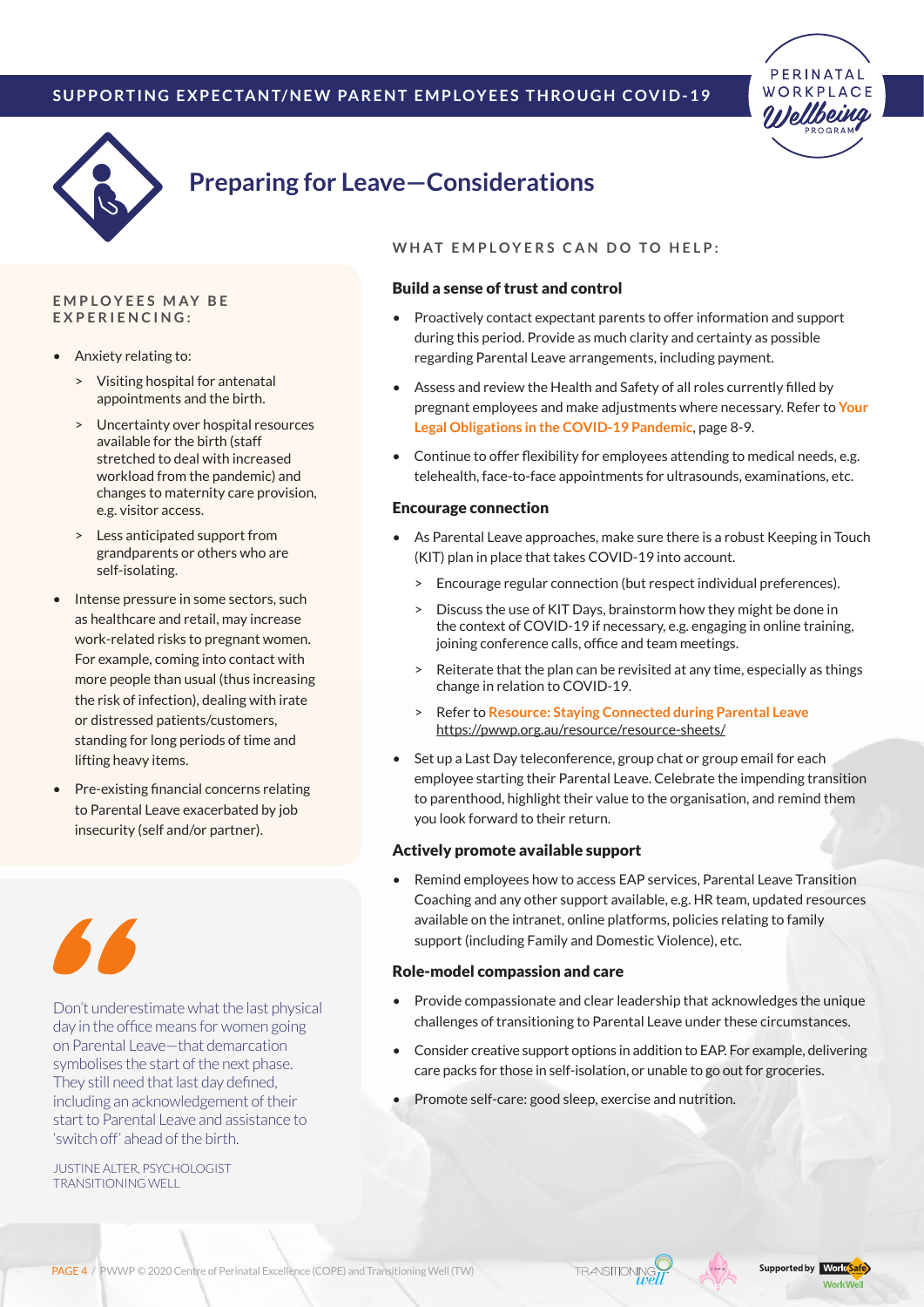



# **During Leave—Considerations**

#### **E m p l o y ees m a y b e**  $EXPERIENCING:$

- Anxiety relating to:
	- > Health of the mother and baby immediately after birth, including length of hospital stay, e.g. some hospitals may encourage early discharge if safe to do so.
	- Reduced access to postnatal healthcare and breastfeeding support, e.g. Maternal Health Nurse visits may vary by location and time.
	- > Feelings of 'invisibility' and disconnection from the workplace during this critical time.
- Lack of connection during a critically at-risk time:
	- > Suspension of mothers' groups.
	- Less hands-on support from grandparents who are unwell or self-isolating to reduce their risk of infection.
- Physical impact of increased stress and lack of sleep (from caring for a newborn and due to increased anxiety).

#### **WHAT EMPLOYERS CAN DO TO HELP:**

#### Build a sense of trust and control

- Make contact as soon as possible.
	- > Check how they are and reconnect.
	- Provide an update on how the company is dealing with the current situation and what resources are available to all employees.
	- > Where possible, be transparent around how organisational and team decisions are being made during this period and how they will be informed about any changes, in line with your consultation obligations see **Your Legal obligations in the COVID-19 pandemic**, page 8-9.
- Given the rapid change of pace relating to COVID-19, agree on the best practical means of providing regular updates.
- Arrange for resources to be sent to them, if needed.
- Ensure all parents on leave are included in any parent-specific initiatives or distribution lists relating to COVID-19.

#### Encourage connection

- If they have just had their baby, remember to mark the occasion meaningfully, even if 'virtual'.
- Review employees' KIT plans. In particular, ask those who elected not to stay in contact during leave whether their preferences have changed in light of the current COVID-19 situation.
- If appropriate, discuss how employees might use KIT days during this period if they want to, e.g. online training, joining conference calls, office and team meetings. For information and ideas, refer to **Resource: Staying Connected during Parental Leave** <https://pwwp.org.au/resource/resource-sheets/>
- Ask if they would like to be assigned a mentor/buddy to have an informal check-in point, in addition to their manager.
- Connect parents to each other through a Working Parents Network or mentor/buddy program, and involve employee's partners if appropriate. Refer to **Resource: How to Set up a Working Parent Network** [https://pwwp.org.au/resource/resource-sheets/.](https://pwwp.org.au/resource/resource-sheets/)

#### Actively promote available support

Remind employees how to access EAP services, Parental Leave Transition Coaching and any other support available, e.g. HR team, updated resources available on the intranet, online platforms, policies relating to family support (including Family and Domestic Violence), etc.

#### Role-model compassion and care

- Provide compassionate and clear leadership that acknowledges the unique challenges of being on Parental Leave under these circumstances.
- Consider creative support options in addition to EAP. For example, delivering care packs for those in self-isolation, or unable to go out for groceries.
- Promote self-care: good sleep, exercise and nutrition.



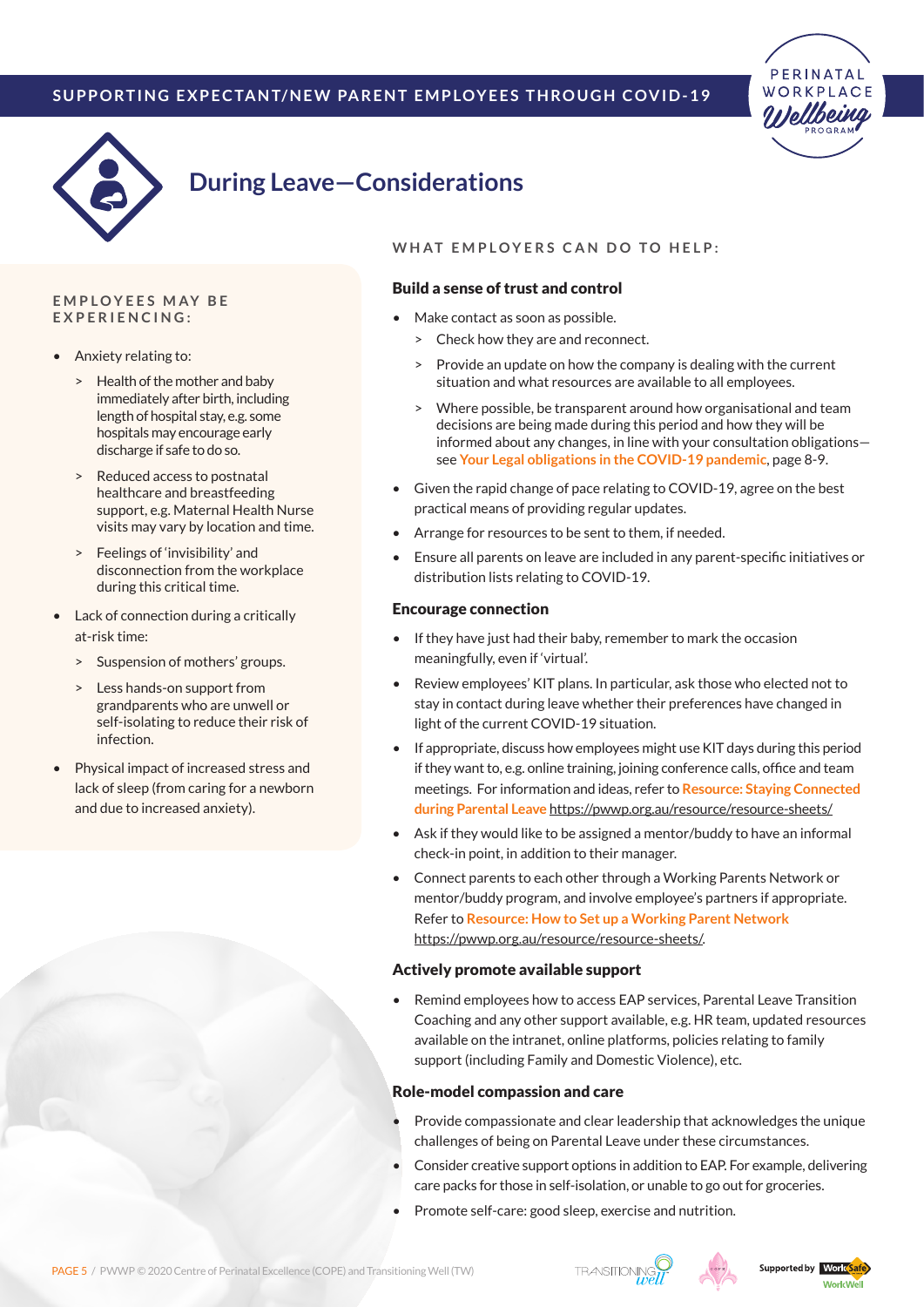



# **Returning from Leave—Considerations**

#### **E m p l o y ees m a y b e**  $EXPERIENCING:$

- Anxiety relating to:
	- > Job insecurity—will there be a job to come back to? What will it look like?
	- > Disruption to any existing transition back plans that were set up prior to COVID-19.
	- > Pressure to perform well upon return, exacerbated by the challenges everyone else is facing too in navigating this significant transition.
	- Feelings of 'invisibility' during Parental Leave could be exacerbated upon return. It may be especially challenging to become visible again if everyone is working remotely.
	- > Challenges of working from home with an infant, and potentially older children too (potential impact of COVID-19 on childcare facilities and schools).
- **Lack of connection during a critically** at-risk time:
	- > Difficulty re-integrating with the team and broader organisation while working from home completely or partially (particularly if the previous manager/team members are no longer with the organisation).



#### **WHAT EMPLOYERS CAN DO TO HELP:**

#### Build a sense of trust and control

- If not yet returned from Parental Leave:
	- > Set up a re-induction/training plan to get them up to speed on organisational changes that have occurred during their leave and the organisation's response to COVID-19.
	- Ensure they are provided with all the necessary equipment to perform their role from home, if needed.
	- > Contact all stakeholders (internal and external) to formally announce their return and how to contact them.
	- > Ensure they are included in all meetings relevant to them.
- • Pay particular attention to providing clear deliverables and (realistic) expectations during this transition, ensuring you celebrate achievements and successes.
- Acknowledge the additional challenge of working from home (potentially with kids and partner also at home) and make a plan for how it could work. Review the plan and make changes as needed. Refer to **Resource: Supporting Working Parents in the Transition to Home-Working through COVID-19** [https://pwwp.org.au/resource/covid-19/.](https://pwwp.org.au/resource/covid-19/)
- • Discuss role flexibility regarding hours and projects as needed.

#### Encourage connection

- Set up a welcome back teleconference, group chat or group email for employees who are transitioning back during this period.
	- > Celebrate their return, reminding the organisation of their value to the organisation, their role and key responsibilities.
	- Take the time to introduce them to new team members.
	- > Build connection by creating a relationship based on the 'whole' person (asking them about the baby, sharing interests).
- Encourage more regular check-ins by managers at this time.
- Connect parents to each other through a Working Parents Network or mentor/buddy program, and involve employee's partners if appropriate. Refer to **Resource: How to Set up a Working Parent Network**  [https://pwwp.org.au/resource/resource-sheets/.](https://pwwp.org.au/resource/resource-sheets/)

#### Actively promote available support

Remind employees how to access EAP services, Parental Leave Transition Coaching and any other support available, e.g. HR team, updated resources available on the intranet, online platforms, policies relating to family support (including Family and Domestic Violence), etc.

#### Role-model compassion and care

- Provide compassionate and clear leadership that acknowledges the unique challenges of returning from Parental Leave under these circumstances.
- Consider creative support options in addition to EAP. For example, delivering care packs for those in self-isolation, or unable to go out for groceries.
- Promote self-care: good sleep, exercise and nutrition.





WorkWell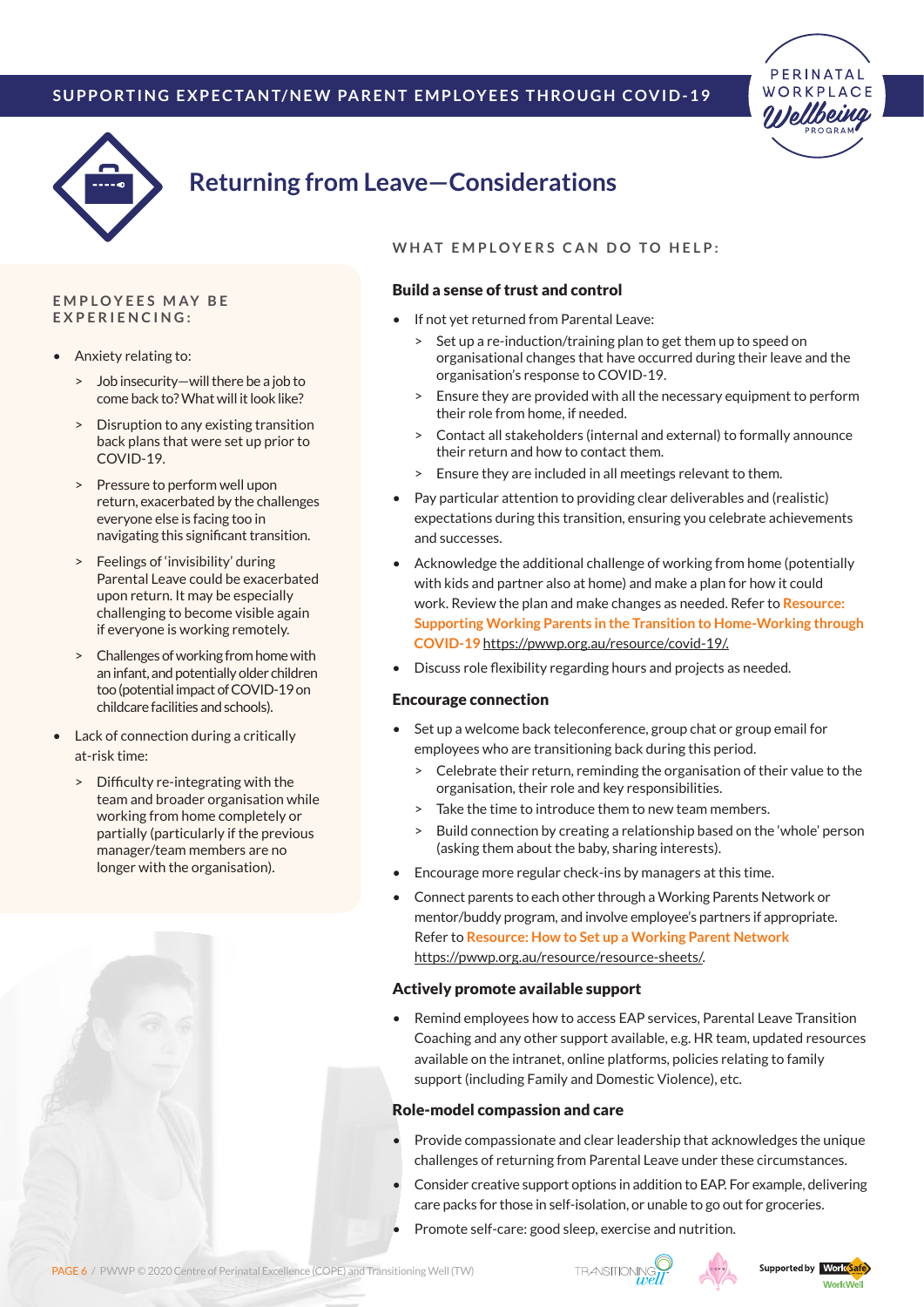



Supporting the pre-parental and ongoing seasons of parenthood is also important for employers to consider through this unprecedented transition.

# **Other Considerations**

Whilst not a focus of this resource sheet, supporting the pre-parental and ongoing seasons of parenthood is also important for employers to consider through this unprecedented transition including the impacts upon:

#### **F e r t i l i t y t r e a t m e n t**

- IVF clinics may close as resources are diverted to attend to COVID-19.
- Delays to treatment may result in some hopeful parents losing the opportunity to conceive at all.
- • For more information refer to **Resource: Supporting the Hidden Journeys to Parenthood** <https://pwwp.org.au/resource/resource-sheets/>.

#### **Ad o p t i o n a n d s u r r o g a c y p r o c esses**

- Fertility treatment changes may impact individuals going though surrogacy.
- Travel restrictions may delay or prevent successful adoptions.
- For more information refer to **Resource: Supporting the Hidden Journeys to Parenthood** <https://pwwp.org.au/resource/resource-sheets/>.

### **PARENTS OF OLDER CHILDREN**

- You may now find yourself working from home while also caring for children. For school-aged kids, there may be education demands too (home schooling), and the need to emotionally support them through this period of uncertainty.
- For more information refer to resources:
	- > **Transition to Home: What do I need to know about working from home with kids and partners through COVID-19?** <https://pwwp.org.au/resource/covid-19/>
	- > **Supporting the Ongoing Seasons of Working Parenthood**: <https://pwwp.org.au/resource/resource-sheets/>





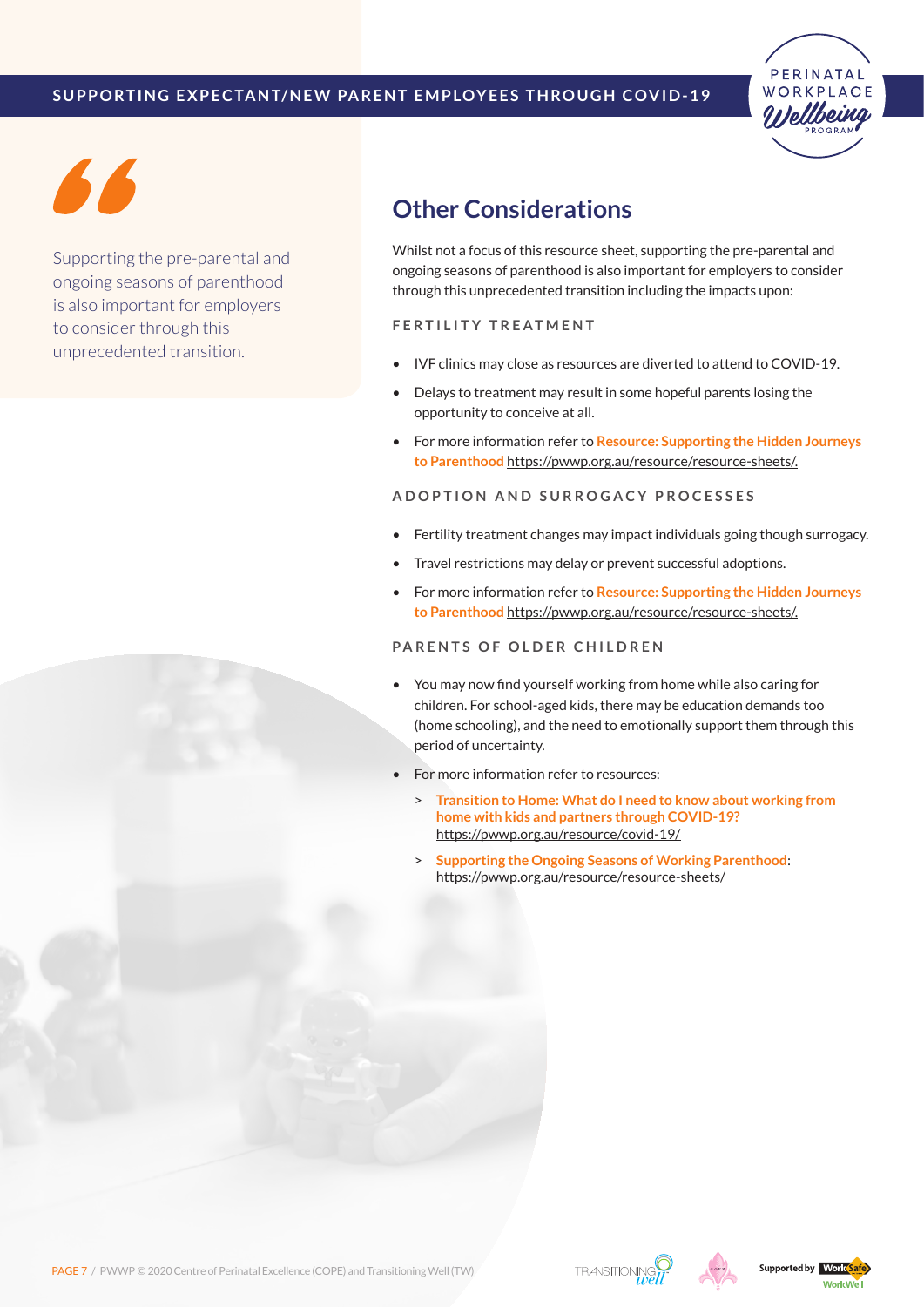

### **Resource: Your Legal Obligations in the COVID-19 Pandemic**

Advice current as at 1 April 2020



Employers have a legal obligation to provide a safe and healthy work environment for all employees, so far as is reasonably practicable, but a number of other considerations now arise specific to COVID-19, particularly for expectant/new parent employees.

#### **Le ave e n t i t l e m e n t s**

#### **Personal leave**

A pregnant employee may take personal/sick leave entitlements if unwell. Pregnancy is not considered an illness or injury, however if a woman experiences a pregnancy-related illness or injury, sick leave can be taken.

#### **Special maternity leave**

A pregnant employee who is eligible for unpaid Parental Leave may also take unpaid special maternity leave where she has a pregnancy-related illness.

#### **Parental Leave**

The National Employment Standards provide that employees who have completed at least 12 months of continuous service with their employer are entitled to up to 12 months' unpaid Parental Leave. This includes casual employees who have been employed on a regular and systematic basis over at least 12 months.

This unpaid leave must be taken in one single, continuous period. Employees can request one extension to this leave for an additional 12 months and employers can only refuse this request on reasonable business grounds.

During the unpaid Parental Leave period, employees are able to utilise any paid leave, such as annual leave or long service leave.

Parental Leave can commence at any stage in the six weeks prior to the date of birth, however this can be brought forward by agreement. Pregnant employees may wish to consider requesting an earlier commencement to Parental Leave given the current risks of contracting COVID-19.

**T r a n sfe r t o s a fe j o b w h i l s t p r e g n a n t**

If it is unsafe for a pregnant employee to continue working in their usual position, the employee is entitled to be transferred to a 'safe job'. Given the rapid rate of infection, it may be reasonable to transfer women in an alternative role where they have a high risk of catching the virus, i.e. medical health worker.

If there is no appropriate safe job available, the employee is entitled to take paid 'no safe job leave' for the risk period, and be paid at her base rate of pay for ordinary hours worked during the risk period.

An employer may require medical certification or other evidence in support of an employee's request to be transferred to a safe job.

#### **CHANGE OF WORK CONDITIONS**

The issues surrounding COVID-19 has created unforeseen challenges for the community, including for many businesses. This has led to many businesses having to implement changes such as stand downs, reductions in hours and possibly redundancies.



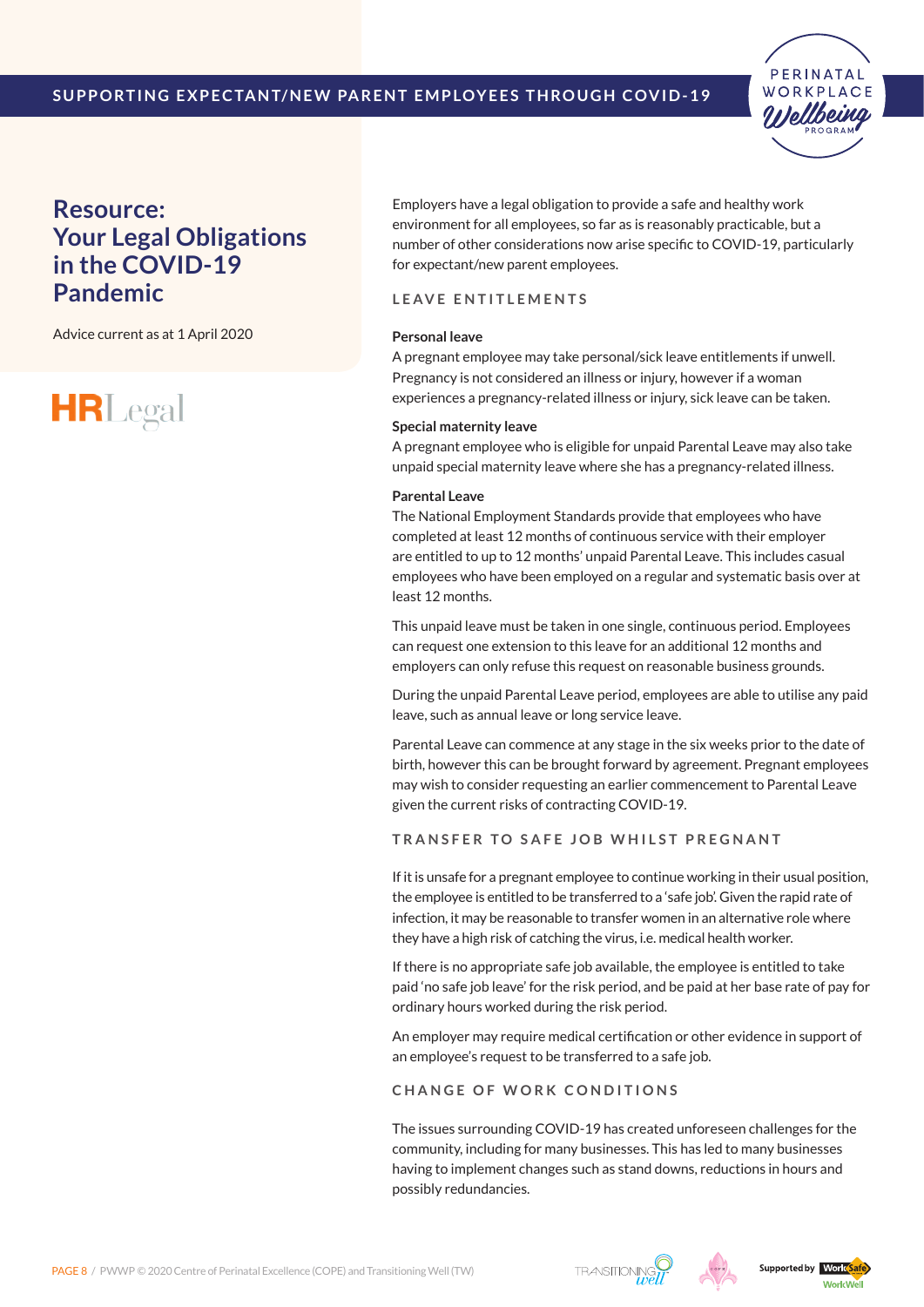

### **Resource: Your Legal Obligations in the COVID-19 Pandemic**

Advice current as at 1 April 2020

# **HRLegal**

#### Stand downs

Employers are standing down their employees where there is a stoppage of work that is beyond the control of the employer, and the employees cannot be usefully engaged. This is commonly occurring where businesses are temporarily ceasing operations due to a government direction, e.g. closure of a business, inability to adhere to social distancing requirements, etc. Employees are stood down without pay.

Where an employee is stood down due to COVID-19 they will not be penalised in applying for the government paid Parental Leave as long as they document:

- How many hours they worked in the 13 months before the birth.
- How many hours they would have worked but for the COVID stand down.

This information will need to be provided to Centrelink.

A stand down will not necessarily impact employees if they are on unpaid Parental Leave. However, if they are stood down upon their return from Parental Leave, they will not be paid.

#### Reductions in hours

COVID-19 is unusual in that it is likely that most Australian businesses (and most teams within businesses) will be impacted and many employees will be subject to changes in their working conditions, most likely a reduction in hours.

Where an employer decides to make significant changes to an employee's job, e.g. to status, pay or location, while they're on unpaid Parental Leave, they are obliged to:

- • Discuss these changes with the employee; and
- • Give them an opportunity to talk about these changes.

This will be particularly important for employees who are due to return to work after Parental Leave in the near future.

Additionally, many awards and enterprise agreements have a consultation process for when there are major changes to the workplace, such as redundancies.

#### **RETURN TO WORK AFTER PARENTAL LEAVE-**WHAT IF THERE IS NO WORK TO BE PERFORMED?

Where an employee's job does not exist anymore or it has changed after they return from Parental Leave, then they should be offered a suitable available job that:

- The employee is qualified and suited to work in.
- Is nearest to their old job in pay and status.

Due to the impact of the COVID-19 and business closures, an employer may no longer require the employee's role to be performed anymore. This will usually result in redundancy unless stand down applies.

In the event of redundancy, the employee will be entitled to a redundancy payment and notice in line with their employment contract or the National Employment Standards. The redundancy payment will be based on the employee's base pay for ordinary hours of work for their pre-parental leave role.

#### **A p p ly i n g f o r g o ve r n m e n t a ss i s t a n c e**

Services Australia has announced that it will temporarily expand its eligibility for JobSeeker Payment for job seekers so that permanent employees will now be able to access JobSeeker if they have lost their job or have been stood down.

However, these employees cannot access employer entitlements, such as annual leave or sick leave, or income protection insurance at the same time as getting JobSeeker Payment.

Additionally, on 30 March 2020, the Australian government announced the 'Job Keeper' scheme to encourage businesses impacted by COVID-19 to retain staff. The subsidy will be paid to businesses at a flat rate of \$1,500 per fortnight for each eligible employee. This will also apply where workers have been stood down without pay.

Services Australia will pay a temporary fortnightly \$550 Coronavirus Supplement from 27 April 2020 where employees are getting an eligible payment.

A one-off Crisis Payment is available if employees are in severe financial hardship and either:

- Need to self-isolate.
- Are caring for someone self-isolating.

The Jobseeker and Youth Allowance payments are tapered, meaning if employees are earning nothing for the fortnight they will receive the full welfare payment.

Where employees are on a reduced wage as a result of COVID-19 (but remain below the income threshold) they will receive a portion of the payment.

PAGE 9 / PWWP © 2020 Centre of Perinatal Excellence (COPE) and Transitioning Well (TW)